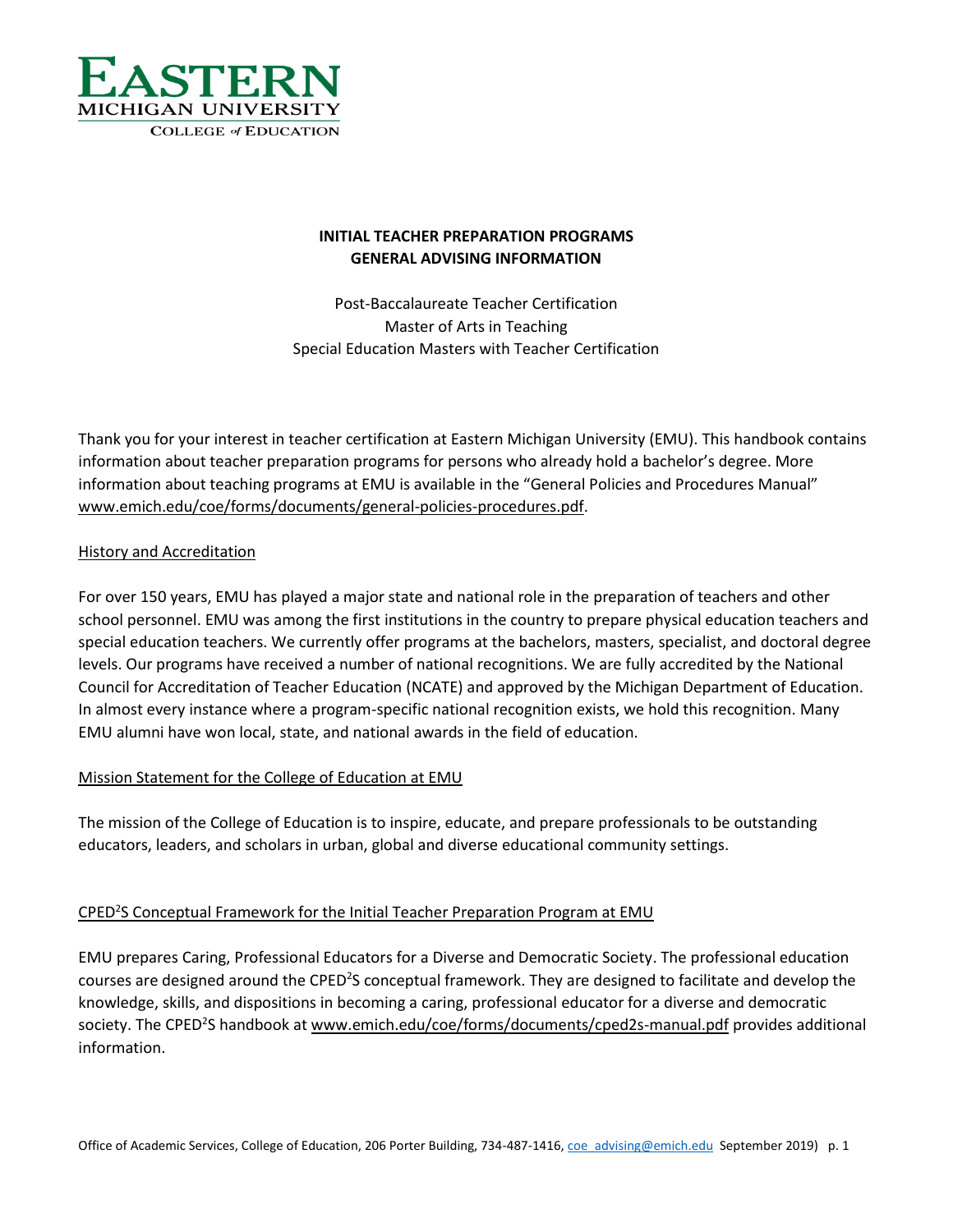#### **INITIAL TEACHER PREPARATION PROGRAMS (ITPP)**

EMU offers three types of teacher preparation programs for persons who already hold at least a four-year bachelor's degree from an accredited institution and want to return to earn an initial teaching certificate.

## Post-Baccalaureate Teacher Certification (PBTC)

PBTC is a non-degree program made up of undergraduate classes leading to either an elementary or a secondary teaching certificate and a Post-Baccalaureate Certificate awarded by EMU. This program can be pursued regardless of undergraduate degree held. Elementary certification requires completion of a set of elementary liberal arts classes, an elementary major (or two minors), and a sequence of professional education classes. Secondary certification requires a few general education classes, completion of a teaching major, an optional teaching minor, and a sequence of professional education classes. Students may use classes from their previous studies to satisfy some of the PBTC requirements. The length of the program varies, depending on courses previously taken and the area of certification sought. It takes the typical candidate 2 to 3 years to complete PBTC if taking classes full-time, although it can be pursued part-time.

## Master of Arts in Teaching (MAT)

The MAT is a graduate degree program available with concentrations in Biology, Chemistry, English, Integrated Science, Less Commonly Taught Languages, Mathematics, Physics or Physical Science, and World Languages. The MAT leads to a Michigan secondary teaching certificate with an endorsement to teach in grades 6-12 (middle school and high school) in the subject of the concentration. World Language endorsements are for grades K-12. The concentrations were developed for persons who have a degree in that field of concentration or a closely aligned field. However, a program of study requiring undergraduate classes can be developed for someone who does not have the requisite degree. The program can be completed in 1.5 to 2 years. However, it can be worked on part-time until reaching the student teaching semester which is full time during the day for 15 weeks. Some of the classes are offered on-line and some are offered on campus, making the program partially on-line and partially on-campus.

# Special Education Masters of Arts in Teaching (Group 1)

The Special Education is a graduate degree program which starts with both undergraduate and graduate level courses and leads to either an elementary or secondary teaching certificate with a K-12 special education endorsement. Students in the program may also take additional classes to earn a master's degree in Special Education. Special Education MAT students choose one of the special education impairment areas to major in: Autism Spectrum Disorders, Cognitive Impairment, Emotional Impairment, Learning Disabilities, and Physical and Other Health Impairment. Those who want to earn an elementary certificate also complete Liberal Arts for Elementary Education classes. Those who want to earn a secondary certificate will need to choose and complete one of the secondary teaching minors. Two semesters of student teaching is required for both elementary and secondary certification. The Special Education program can be pursued regardless of the undergraduate degree held.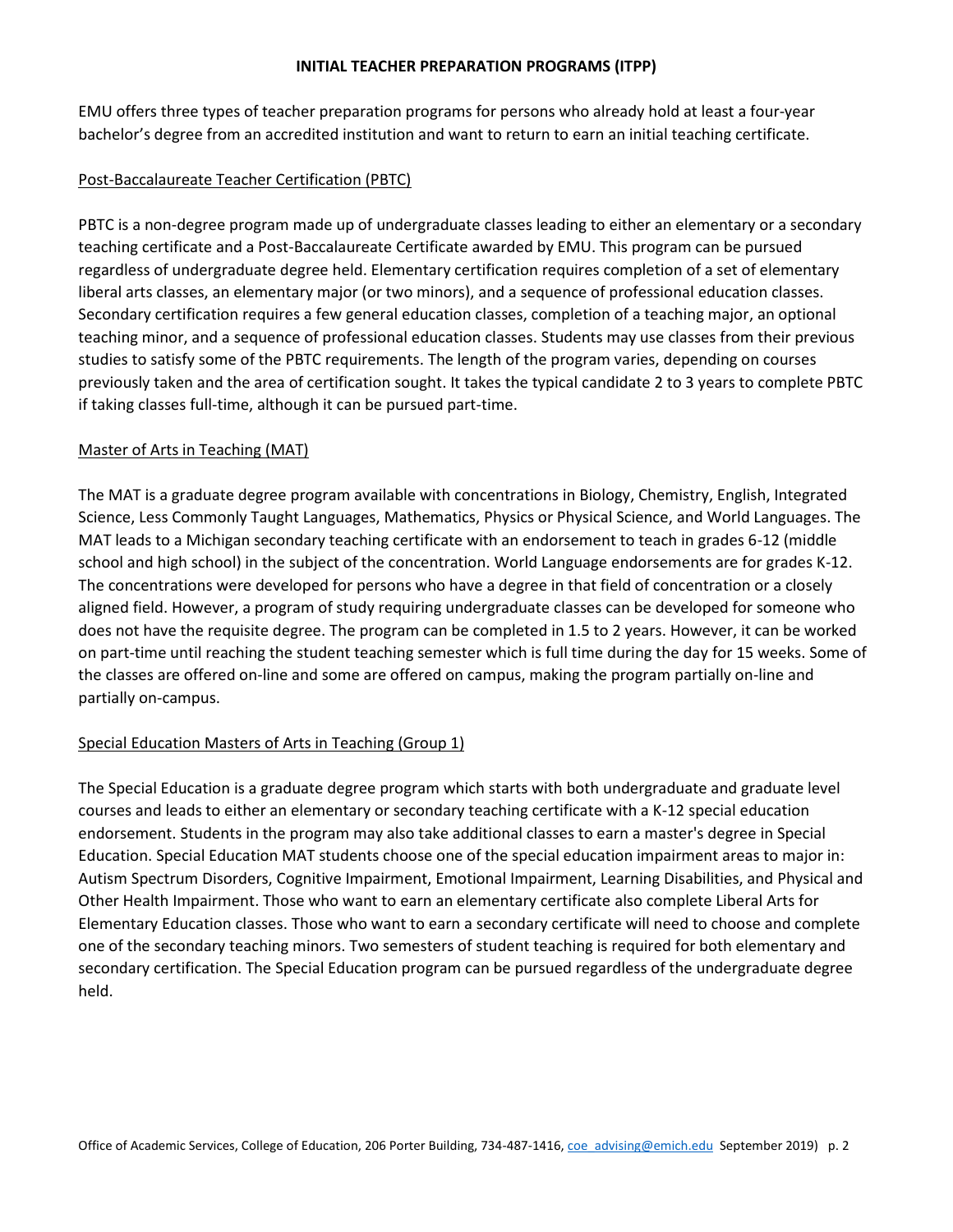#### **ELEMENTARY POST-BACCALAUREATE TEACHER CERTIFICATION**

The elementary teaching certificate is valid for teaching all subjects in grades K-5 and all subjects in K-8 selfcontained classrooms. It requires a set of liberal arts classes and an elementary major or two elementary minors. The required MTTC test for elementary certification is Elementary Education #103.The elementary certified teacher can add endorsements to teach grades 6-8 in the second major or minors by passing optional Michigan Test for Teacher Certification (MTTC) subject area tests. With Early Childhood Education, you can add the endorsement to teach PreK. With TESOL, you can add the ESL endorsement for grades K-12.

| <b>Required Course</b>                                       | <b>Course Completed</b> |
|--------------------------------------------------------------|-------------------------|
| WRTG 121 Composition II (3 hrs)                              |                         |
| CTAC 124 Fundamentals of Speech (3 hrs)                      |                         |
| CHL 207 Intro to Children's Literature (3 hrs)               |                         |
| ENGL 307 or RDNG 240 Writing for Elementary Teachers (3 hrs) |                         |
| GEOG 110 World Regions (3 hrs)                               |                         |
| PLSC 112 American Government (3 hrs)                         |                         |
| HIST 123 United States to 1877 (3 hrs)                       |                         |
| HIST 313 Michigan History (3 hrs)                            |                         |
| PHY 100 Physics for Elem Teachers (3 hrs)                    |                         |
| ESSC 202 Earth Science for Elementary Teachers (3 hrs)       |                         |
| ARTE 220 Visual Arts for the Elementary Teacher (3 hrs)      |                         |
| MUED 220 Music for the Elementary Teacher (3 hrs)            |                         |
| MATH 108 Problem Solving & Number Concepts (3 hrs)           |                         |
| MATH 110E Math Reasoning: App for Elem Teachers (3 hrs)      |                         |

## **Liberal Arts Curriculum for Elementary Education:**

#### **One Elementary Major or Two Elementary Minors:**

Major options - Early Childhood, Integrated Science, Language Arts, Mathematics, Reading, Social Studies. Minor options **-** Integrated Science, Language Arts, Mathematics, Reading. One of the minors can be in French, German, Spanish or TESOL K-12. See https://catalog.emich.edu for specific course requirements.

# **Professional Education Sequence:**

| <b>Required Course</b>                                            | <b>Course Completed</b> |
|-------------------------------------------------------------------|-------------------------|
| EDPS 322 Human Development and Learning (4 hrs)                   |                         |
| SPGN 251 Introduction to Inclusion and Disability Studies (3 hrs) |                         |
| HLED 320 Health Education in the Elementary Grades (2 hrs)        |                         |
| PHED 257 Physical Education for the Classroom Teacher (2 hrs)     |                         |
| CTAR 300 Integrated Arts for the Elementary Teacher (3 hrs)       |                         |
| RDNG 300 Early Literacy (3 hrs)                                   |                         |
| SFCE 328W Schools in a Diverse and Democratic Society (3 hrs)     |                         |
| CURR 304 Curriculum & Methods: Elementary (3 hrs)                 |                         |
| PRCT 304L4 Practicum I: Elementary (3 hrs)                        |                         |
| EDPS 340 Introduction to Assessment & Evaluation (3 hrs)          |                         |
| BIOT 303 Life Science for Elementary Teachers (3 hrs)             |                         |
| MATH 381 Teaching of Mathematics in Elem Schools (3 hrs)          |                         |
| RDNG 310 Literacy across the Curr in the Interm Grades (3 hrs)    |                         |
| PRCT 310L4 Practicum II: Elementary (3 hrs)                       |                         |
| LTEC 330 Instructional Apps of Media & Technology (3 hrs)         |                         |
| CURR 308 Integrated Social Studies for Elem Teachers (3 hrs)      |                         |
| EDUC 492 Student Teaching (9 hrs)                                 |                         |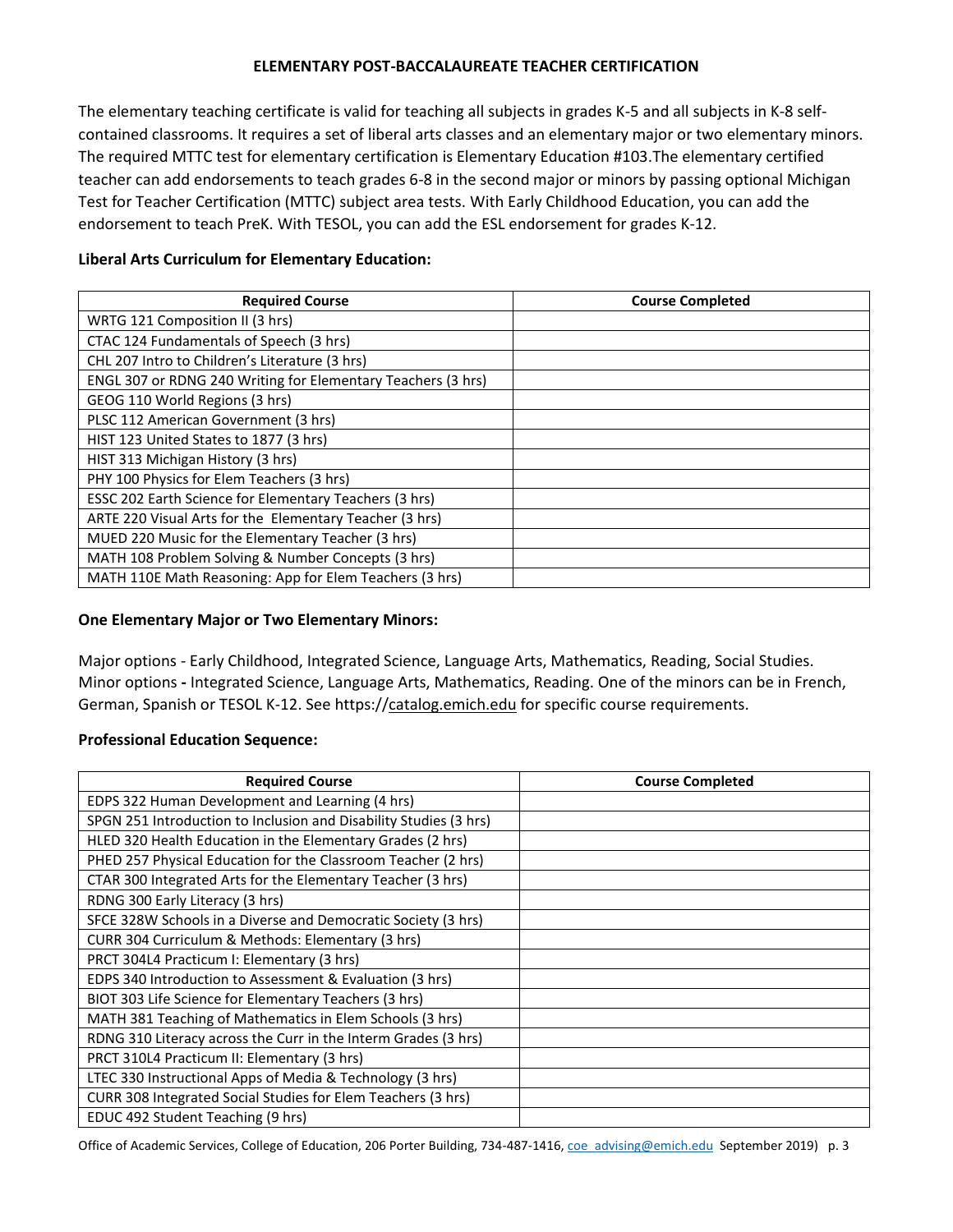#### **SECONDARY POST-BACCALAUREATE TEACHER CERTIFICATION**

The secondary teaching certificate is valid for teaching grades 6-12 in the major and minor. A few majors include an endorsement to teach grades K-12; those are marked accordingly. Students pursuing secondary certification will choose one major and have the option of choosing a minor. Michigan Test for Teacher Certification (MTTC) subject area tests in the major and optional minor will be required for certification. Additional majors or minors may be chosen. To find specific requirements for each major and minor, go to https://catalog.emich.edu.

| <b>Secondary and K-12 Majors</b>                                                                | <b>Optional Secondary Minors</b>           |
|-------------------------------------------------------------------------------------------------|--------------------------------------------|
| Arabic K-12 (for native speakers)                                                               | Biology                                    |
| <b>Arts Education K-12</b>                                                                      | Chemistry                                  |
| Biology                                                                                         | <b>Communication and Theatre Arts</b>      |
| Business, Management, Marketing and Technology                                                  | Earth Science                              |
| Chemistry                                                                                       | English, Language, Literature and Writing  |
| Chinese K-12 (for native speakers)                                                              | French Language                            |
| <b>Communication and Theatre Arts</b>                                                           | German Language                            |
| <b>Earth Science</b>                                                                            | <b>Mathematics</b>                         |
| English Language, Literature and Writing                                                        | <b>Physics</b>                             |
| French Language (can also do K-12)                                                              | Psychology                                 |
| Geography/History                                                                               | Spanish Language                           |
| German Language and Literature (can also do K-12)                                               | Teaching English as a Second Language K-12 |
| History/Geography                                                                               | <b>Vocational Technical</b>                |
| <b>Integrated Science</b>                                                                       |                                            |
| Japanese Language and Culture K-12                                                              |                                            |
| <b>Mathematics</b>                                                                              |                                            |
| <b>Music Education K-12</b>                                                                     |                                            |
| Physics                                                                                         |                                            |
| Physical Science Comprehensive or Physical Science with a Bio, Chem, Earth Sci or Physics minor |                                            |
| Social Studies with Economics, Geography, History or Political Science                          |                                            |
| Spanish (can also do K-12)                                                                      |                                            |

**Professional Education Sequence:** *Professional education classes are different for students completing a major in Art Education, BMMT, Physical Education, or Music Education. See https://catalog.emich.edu for specific requirements.*

| <b>Required Course</b>                                   | <b>Course Completed</b> |
|----------------------------------------------------------|-------------------------|
| EDPS 322 Human Development and Learning (4 hrs)          |                         |
| SPGN 251 Intro to Inclusion & Disability Studies (3 hrs) |                         |
| SFCE 328W Schools in a Diverse & Dem Society (3 hrs)     |                         |
| CURR 305 Curriculum and Methods: Secondary (3 hrs)       |                         |
| PRCT 305 Practicum I: Secondary (3 hrs)                  |                         |
| EDPS 340 Introduction to Assessment & Evaluation (3 hrs) |                         |
| LTEC 330 Instructional Apps of Media & Tech (3 hrs)      |                         |
| RDNG 311 Teaching Reading in Secondary School (3 hrs)    |                         |
| PRCT 311L4 Practicum II: Secondary (3 hrs)               |                         |
| Methods of Teaching in Subject Area (3-6 hrs)            |                         |
| EDUC 492 Student Teaching (9 hrs)                        |                         |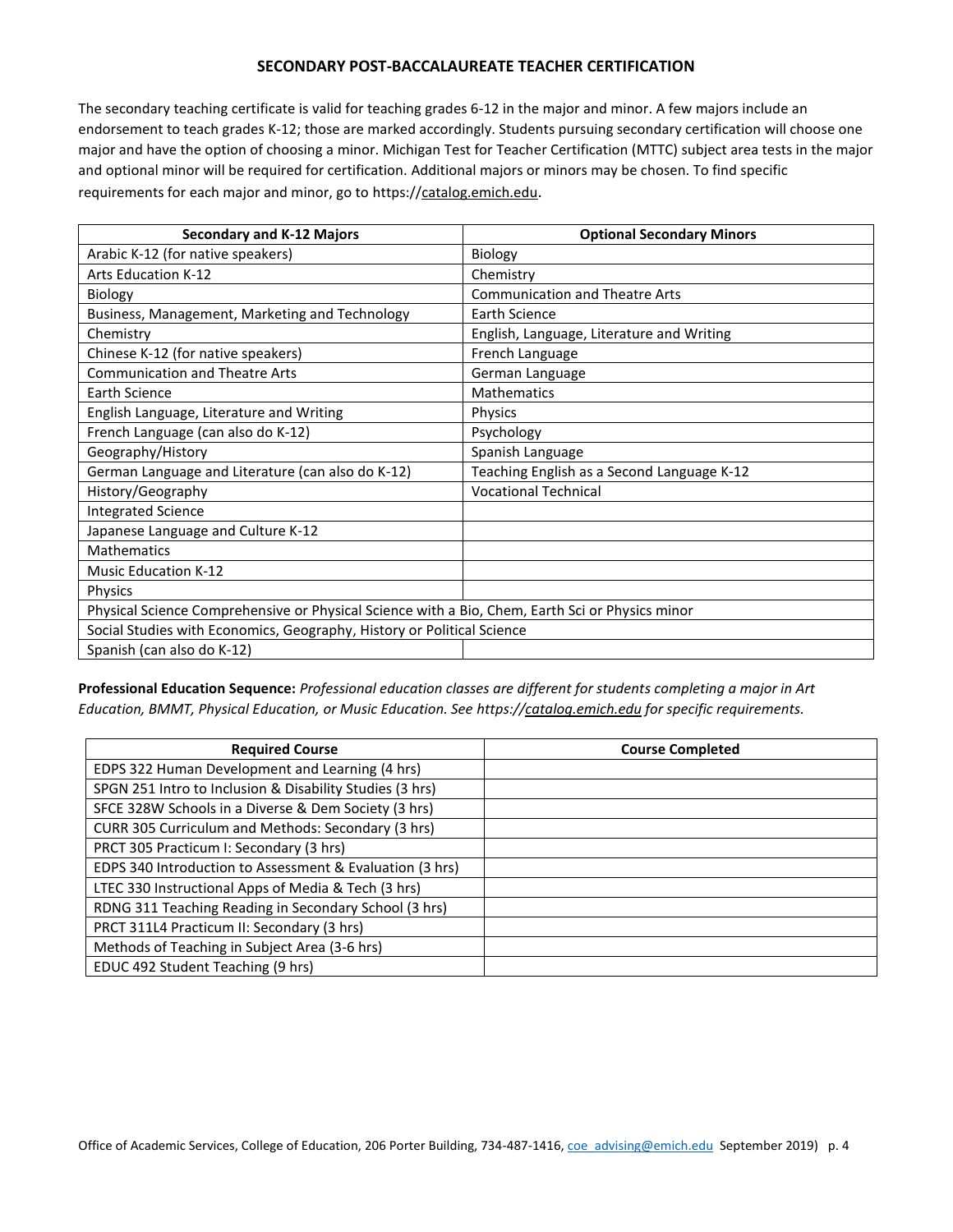## **MASTER OF ARTS IN TEACHING**

The MAT leads to a secondary teaching certificate valid for teaching grades 6-12 in the concentration area. There is a possibility of additional certifications upon discussion with an advisor. A Michigan Test for Teacher Certification (MTTC) subject area test in the concentration is required for certification. To find specific requirements for each concentration area, go to https://catalog.emich.edu.

| <b>Required Course</b>                                              | <b>Course Completed</b> |
|---------------------------------------------------------------------|-------------------------|
| CURR 505 Curriculum & Methods for Teach in Secondary School (3 hrs) |                         |
| PRCT 588 Practicum in Secondary Classrooms (2 hrs)                  |                         |
| LTEC 602 Technology & Student-Centered Learning (3 hrs)             |                         |
| EDPS 501 Psychology of Adolescence (3 hrs)                          |                         |
| EDPS 627 Designing Classroom Assessments (3 hrs)                    |                         |
| RDNG 657 Comprehension and the Content Areas (3 hrs)                |                         |
| SFCE 655 Education for Justice (3 hrs)                              |                         |
| SPGN 510 Intro to Inclusive Education & Disability Studies (3 hrs)  |                         |
| EDUC 592 Teaching Internship (6 hrs)                                |                         |
| Concentration/Content Hours, varies for each concentration          |                         |
| Concentration/Content Hours, varies for each concentration          |                         |
| Concentration/Content Hours, varies for each concentration          |                         |
| Concentration/Content Hours, varies for each concentration          |                         |

Each concentration requires completion of certain undergraduate classes in that discipline. Many or all of these classes can be completed as part of the applicant's undergraduate degree. Complete MAT admission requirements are listed in the Admissions section of this booklet.

Biology concentration: minimum of 28 semester hours in biology, including course work in genetics, physiology, botany, and zoology; two semesters of general chemistry; one semester of organic chemistry; one semester of biochemistry (or a second semester of organic chemistry); two semesters of introductory physics; and one semester of calculus or statistics.

Chemistry concentration: minimum of 32 semester hours in chemistry coursework, including calculus-based physical chemistry; organic chemistry; quantitative analysis; biochemistry; analytical instrumentation; physics; and mathematics (calculus, trigonometry).

English concentration: minimum of 28 semester hours in English, or English-related, coursework that includes children's literature, literature, linguistics, and composition or creative writing.

Integrated Science concentration: calculus-based introductory mechanics physics course with lab, algebra-based electricity and magnetism with lab, modern physics, inorganic chemistry I for science majors with lab, inorganic chemistry II for science majors with lab, organic chemistry for science majors, Introductory Biology I, Introductory Biology II, Ecology, Dynamic Earth Systems, Earth System through time, Weather and Climate, and Astronomy.

Mathematics concentration: minimum of 30 semester hours in mathematics, including Calculus (two semester sequences), Multivariable Calculus, Linear Algebra, Calculus-based statistics, Introduction to Mathematical Proof, College Geometry, and Abstract Algebra.

Physics concentration: minimum of 30 semester hours in physics coursework, including Calculus based mechanics, Heat and sound & electricity and light (2 semester sequences), Astronomy with laboratory, Intermediate mechanics and laboratory, Electricity and magnetism, Heat and thermodynamics, and Modern physics and laboratory.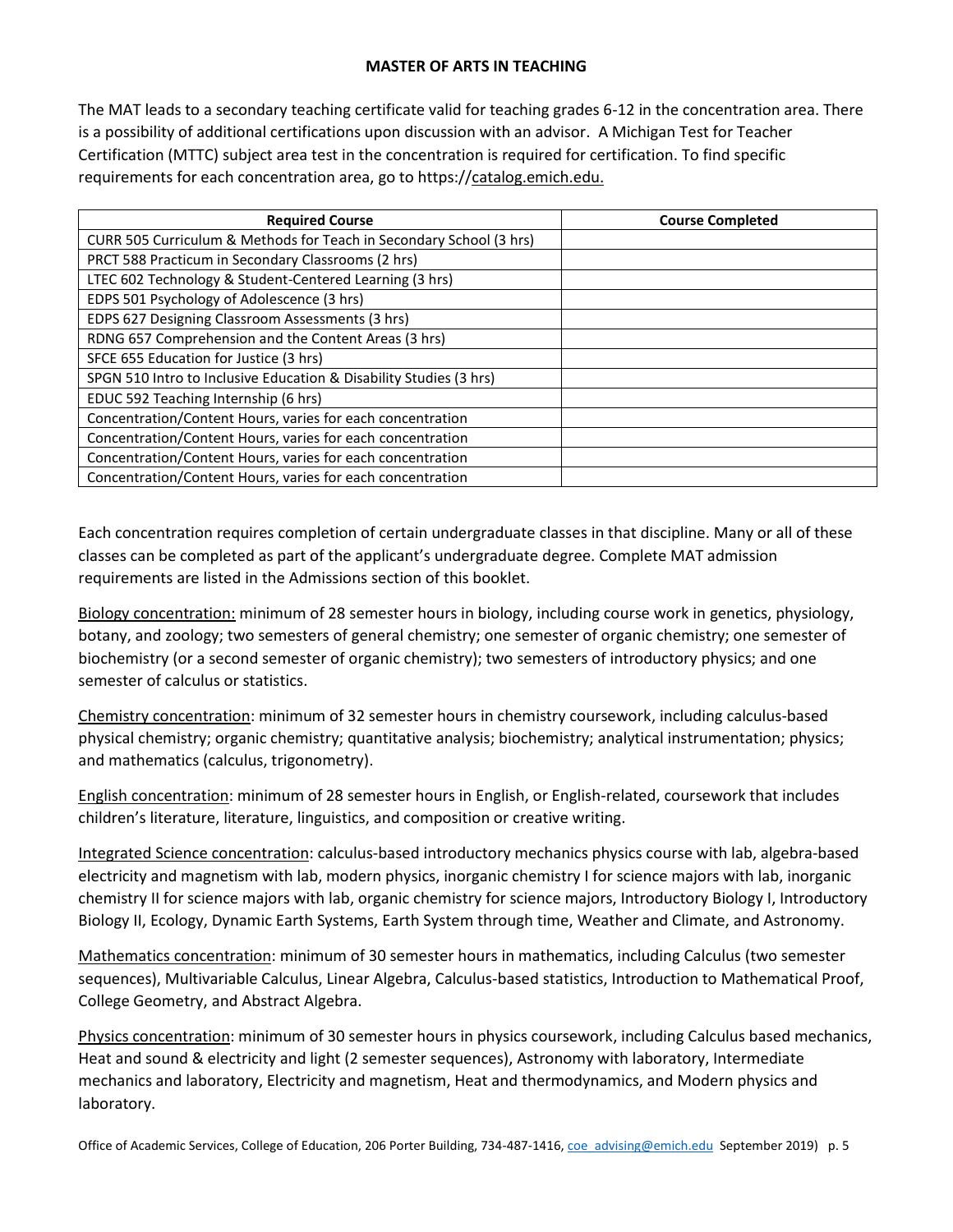Physical Science concentration: minimum of 54 semester hours in physical science coursework, including Introductory astronomy, General chemistry with laboratory (two course sequence), Organic chemistry and laboratory, Chemistry quantitative analysis, Biochemistry, Earth Systems, Physics: mechanics, Heat and sound & electricity and light (2 semester sequence), Modern physics and laboratory, Thermodynamics, and a biology course.

Commonly Taught World Languages: minimum of 30 semester hours at 300-level or above in the language of intended licensure. Certification available in French, German, Japanese and Spanish.

Less Commonly Taught World Languages: minimum of 30 semester hours at 300-level or above or the equivalent level of content knowledge in the language of intended licensure. Certification available in Arabic, Chinese and Korean.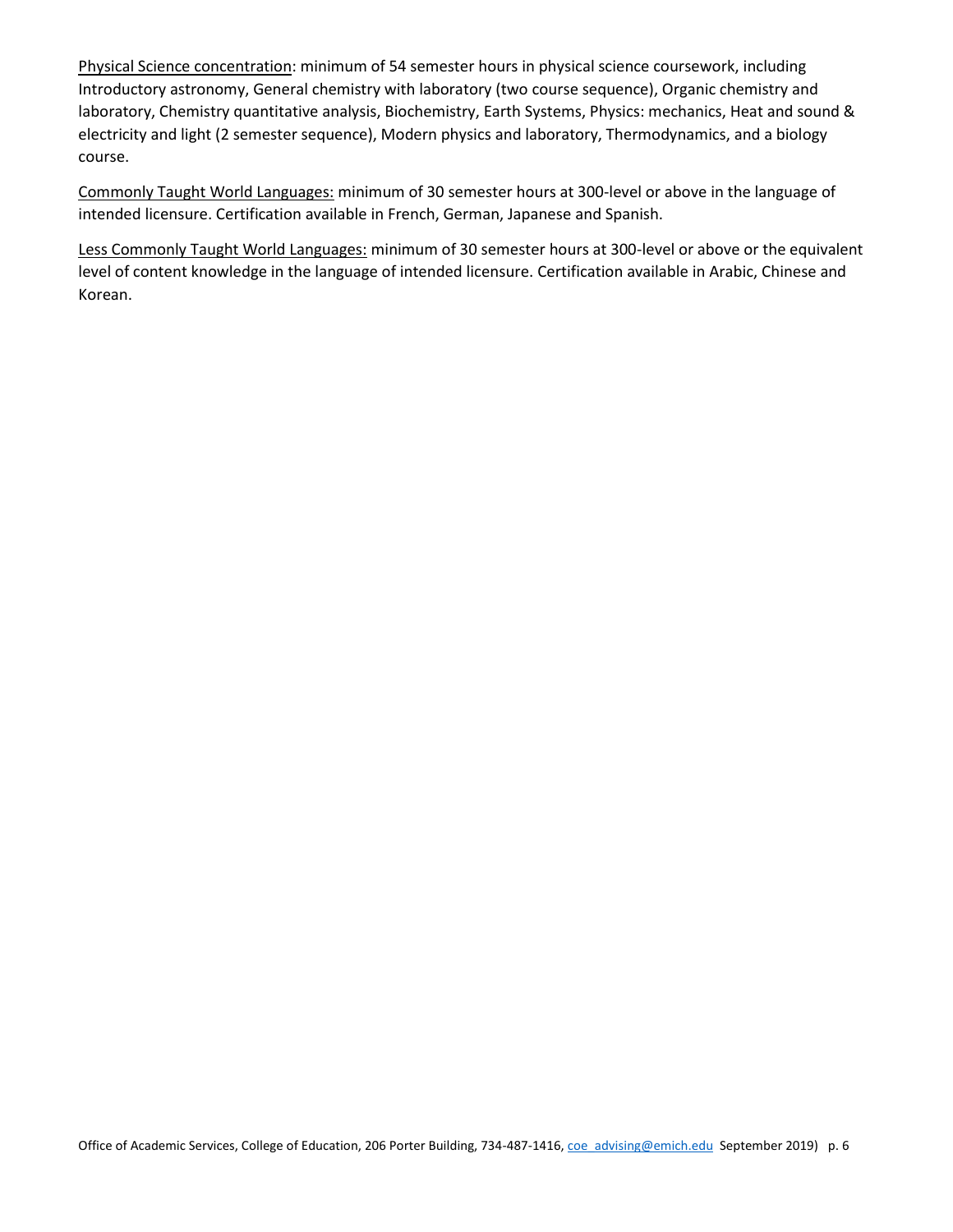## **ELEMENTARY SPECIAL EDUCATION MASTERS WITH TEACHER CERTIFICATION**

The Elementary Special Education program leads to an elementary teaching certificate valid for teaching all subjects in grades K-5 and all subjects in K-8 self-contained classrooms as well as a K-12 special education endorsement in the specific impairment area in which one majors. All elementary Special Education MAT students are required complete a set of liberal arts classes as well as choose and complete a special education major in one of the impairment areas listed below. The required MTTC test for elementary certification is Elementary Education #103. Also required is an MTTC test for the particular special education major. Classes listed here are for the certificate only; additional classes are required to complete the Master of Arts in Special Education.

| <b>Required Course</b>                                  | <b>Course Completed</b> |
|---------------------------------------------------------|-------------------------|
| WRTG 121 Composition II (3 hrs)                         |                         |
| CTAC 124 Fundamentals of Speech (3 hrs)                 |                         |
| CHL 207 Intro to Children's Literature (3 hrs)          |                         |
| GEOG 110 World Regions (3 hrs)                          |                         |
| PLSC 112 American Government (3 hrs)                    |                         |
| HIST 123 United States to 1877 (3 hrs)                  |                         |
| PHY 100 Physics for Elem Teachers (3 hrs)               |                         |
| ESSC 202 Earth Science for Elementary Teachers (3 hrs)  |                         |
| ARTE 220 Visual Arts for the Elementary Teacher (3 hrs) |                         |
| MUED 220 Music for the Elementary Teacher (3 hrs)       |                         |
| MATH 108 Problem Solving & Number Concepts (3 hrs)      |                         |
| MATH 110E Math Reasoning: App for Elem Teachers (3 hrs) |                         |

#### **Liberal Arts Curriculum for Elementary Education:**

**Choose a second major:** Autism Spectrum Disorders, Cognitive Impairments, Emotional Impairments, Learning Disabilities, or Physical and Other Health Impairments. *See an advisor for a list of the specific classes required for the major.*

#### **Professional Education Sequence:**

| <b>Required Course</b>                                                    | <b>Course Completed</b> |
|---------------------------------------------------------------------------|-------------------------|
| EDPS 325 Life Span Human Growth and Development (4 hrs)                   |                         |
| SPGN 510 Introduction to Inclusion Education & Disability Studies (3 hrs) |                         |
| HLED 320 Health Education in the Elementary Grades (2 hrs)                |                         |
| CTAR 300 Integrated Arts for the Elementary Teacher (3 hrs)               |                         |
| RDNG 300 Early Literacy (3 hrs)                                           |                         |
| SFCE 328W Schools in a Diverse and Democratic Society (3 hrs)             |                         |
| CURR 304 Curriculum & Methods: Elementary (3 hrs)                         |                         |
| GEOG 348 Teaching Social Studies in Elementary Schools (3 hrs)            |                         |
| SPGN 390 Measurement and Diagnosis in Special Education (3 hrs)           |                         |
| SPGN 481 Assistive & Instructional Technology in Special Ed (3 hrs)       |                         |
| BIOT 303 Life Science for Elementary Teachers (3 hrs)                     |                         |
| MATH 381 Teaching of Mathematics in Elem Schools (3 hrs)                  |                         |
| RDNG 310 Literacy across the Curriculum in Intermediate Grades (3 hrs)    |                         |
| PRCT 310L4 Practicum II: Elementary (3 hrs)                               |                         |
| EDUC 499 Student Teaching in General Education (4 hrs)                    |                         |
| SPGN 689 Supervised Internship in Special Education (6 hrs)               |                         |
| SPGN 694 Seminar: Interdisciplinary Special Education (3 hrs)             |                         |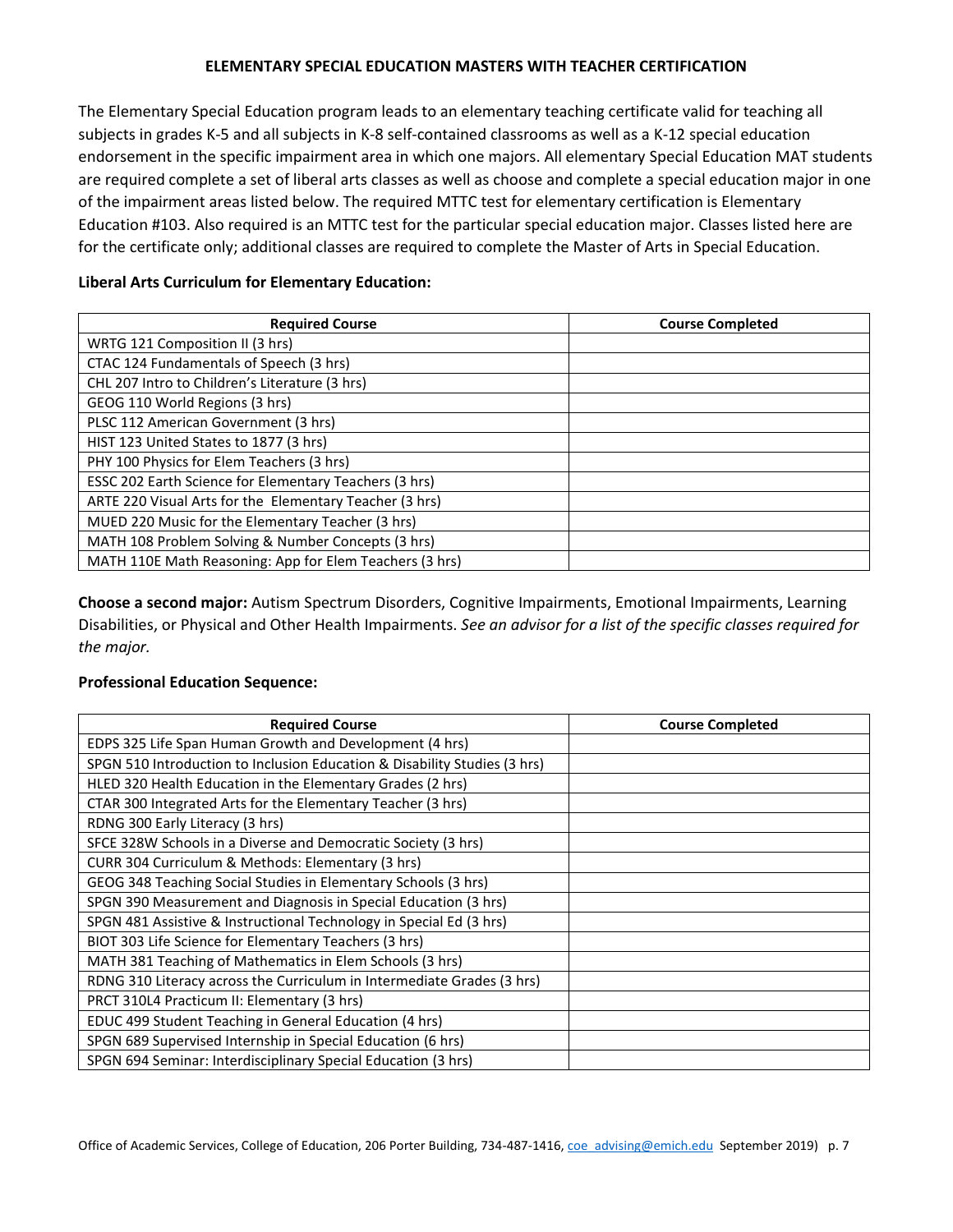#### **SECONDARY SPECIAL EDUCATION MASTERS WITH TEACHER CERTIFICATION**

The Secondary Special Education program leads to a secondary teaching certificate valid for teaching K-12 special education in the specific impairment area in which one majors as well as in grades 6-12 in the subject in which the teacher earns a minor. All secondary Special Education students are required complete a set of liberal arts classes, a special education major in one of the impairment areas, and a secondary teaching minor listed below. The required MTTC tests for secondary certification include the MTTC test for the particular special education major and the MTTC for the secondary teaching minor. Classes listed here are for the certificate only; additional classes are required to complete the Master of Arts in Special Education.

**Choose a second major:** Autism Spectrum Disorders, Cognitive Impairments, Emotional Impairments, Learning Disabilities, or Physical and Other Health Impairments. *See an advisor for a list of the specific classes required for the major.*

#### **Professional Education Sequence:**

| <b>Required Course</b>                                               | <b>Course Completed</b> |
|----------------------------------------------------------------------|-------------------------|
| EDPS 325 Life Span Human Growth and Development (4 hrs)              |                         |
| SPGN 510 Introduction to Inclusion Ed and Disability Studies (3 hrs) |                         |
| SFCE 328W Schools in a Diverse and Democratic Society (3 hrs)        |                         |
| CURR 305 Curriculum & Methods: Secondary (3 hrs)                     |                         |
| SPGN 390 Measurement and Diagnosis in Special Education (3 hrs)      |                         |
| SPGN 481 Assistive & Instructional Technology in Special Ed (3 hrs)  |                         |
| RDNG 311 Teaching Reading in the Secondary School (3 hrs)            |                         |
| Varies Methods of Teaching in Minor (3 hrs)                          |                         |
| EDUC 499 Student Teaching in General Education (4 hrs)               |                         |
| SPGN 689 Supervised Internship in Special Education (6 hrs)          |                         |
| SPGN 694 Seminar: Interdisciplinary Special Education (3 hrs)        |                         |

**Choose a Minor:** *See catalog.emich.edu for a list of the specific classes required for the minor.*

| <b>Biology</b>                           | German Language             |
|------------------------------------------|-----------------------------|
| Chemistry                                | <b>Mathematics</b>          |
| <b>Communication and Theatre Arts</b>    | <b>Physics</b>              |
| Earth Science                            | Spanish Language            |
| English Language, Literature and Writing | <b>Vocational Technical</b> |
| French Language                          |                             |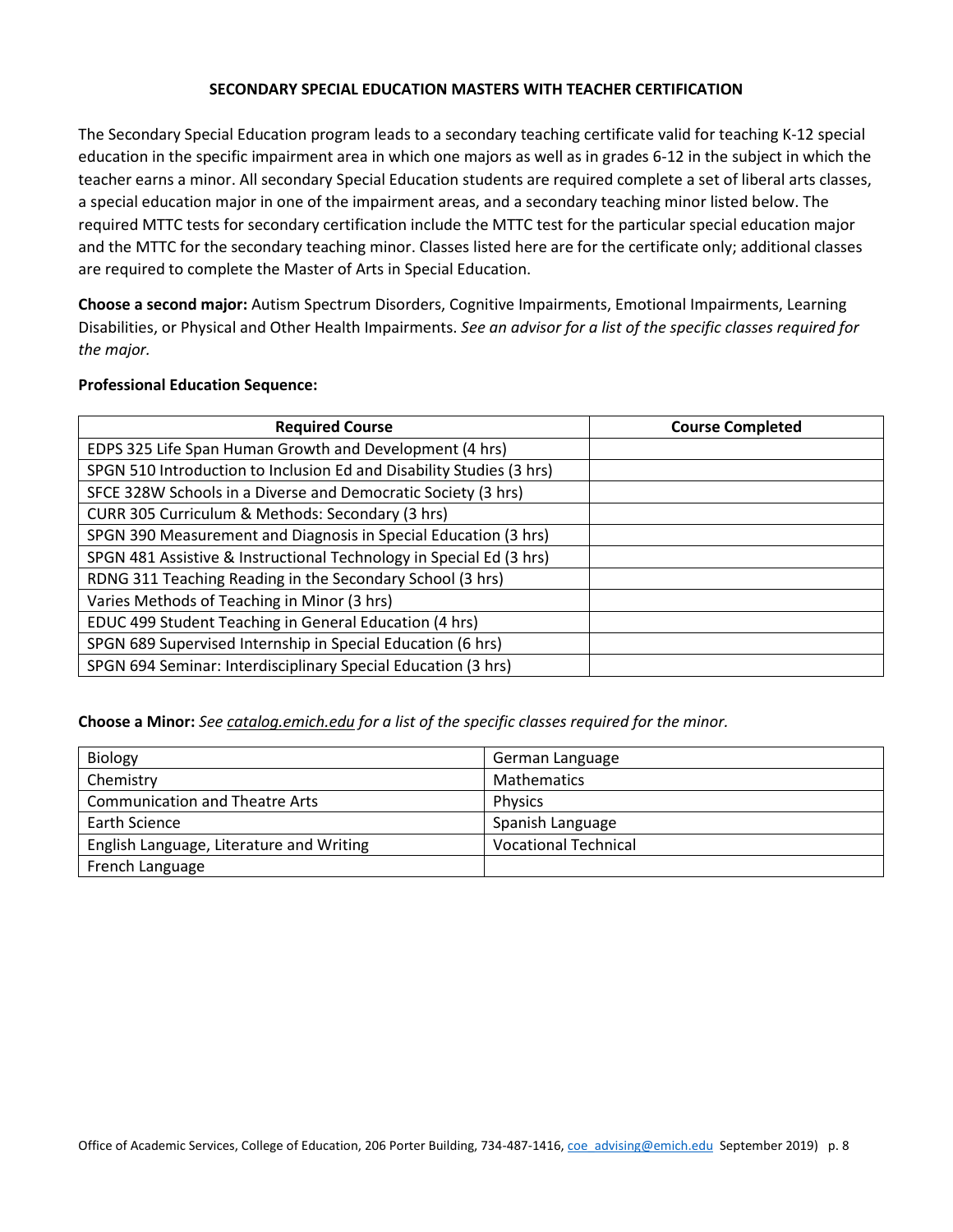## **PRE-STUDENT TEACHING**

All teacher candidates are required to spend time in classroom and/or clinical settings to prepare them for student teaching and ultimately licensure. Prospective teachers are expected to spend time observing and interacting with K-12 teachers and their students. These valuable experiences help teacher candidates to understand teaching, learning, discipline, culture and context, all things they will need to know and understand in order to become effective teachers.

There are four basic purposes for pre-student teaching:

- To allow the prospective teacher to affirm her/his decision to become a teacher.
- To provide a context for understanding concepts and issues in the professional education courses.
- To provide opportunities to practice teaching skills and observe licensed teachers.
- To prepare the prospective teacher for the student teaching semester(s).

PBTC and MAT students need to meet the following requirements while pre-student teaching:

- Accumulate 100 hours of pre-student teaching experience.
- Experience must be age appropriate and no more than three years old at the time student teaching commences.
- At least 50 of the 100 hours must be spent in an age-appropriate setting with a licensed teacher.
- At least one of the classroom experiences must be in a multicultural or urban setting.
- Hours are documented on a Pre-Student Teaching Field Experiences Verification Form. Music and Physical Education majors have a special packet they use.

SEMT students need to meet the following requirements while pre-student teaching:

- Accumulate 150 hours of pre-student teaching experience.
- 50 hours observing a regular elementary classroom, if seeking an elementary teaching certificate.
- Or 50 hours in a 6-12 classroom in a regular classroom in the minor if seeking a secondary teaching certificate.
- 50 hours observing a special education elementary classroom in the major.
- 50 hours observing in a secondary special education classroom in the major.
- Hours are documented on orange cards.

#### Practicum

- Register for the co-requisite class (CURR 304, CURR 305, RDNG 310, RDNG 311).
- Contact the Department of Teacher Education (313 Porter, 734-487-3260) to obtain permission to register for the correct section of PRCT. Provide a copy of ICHAT background check completed within the year.
- Register for PRCT.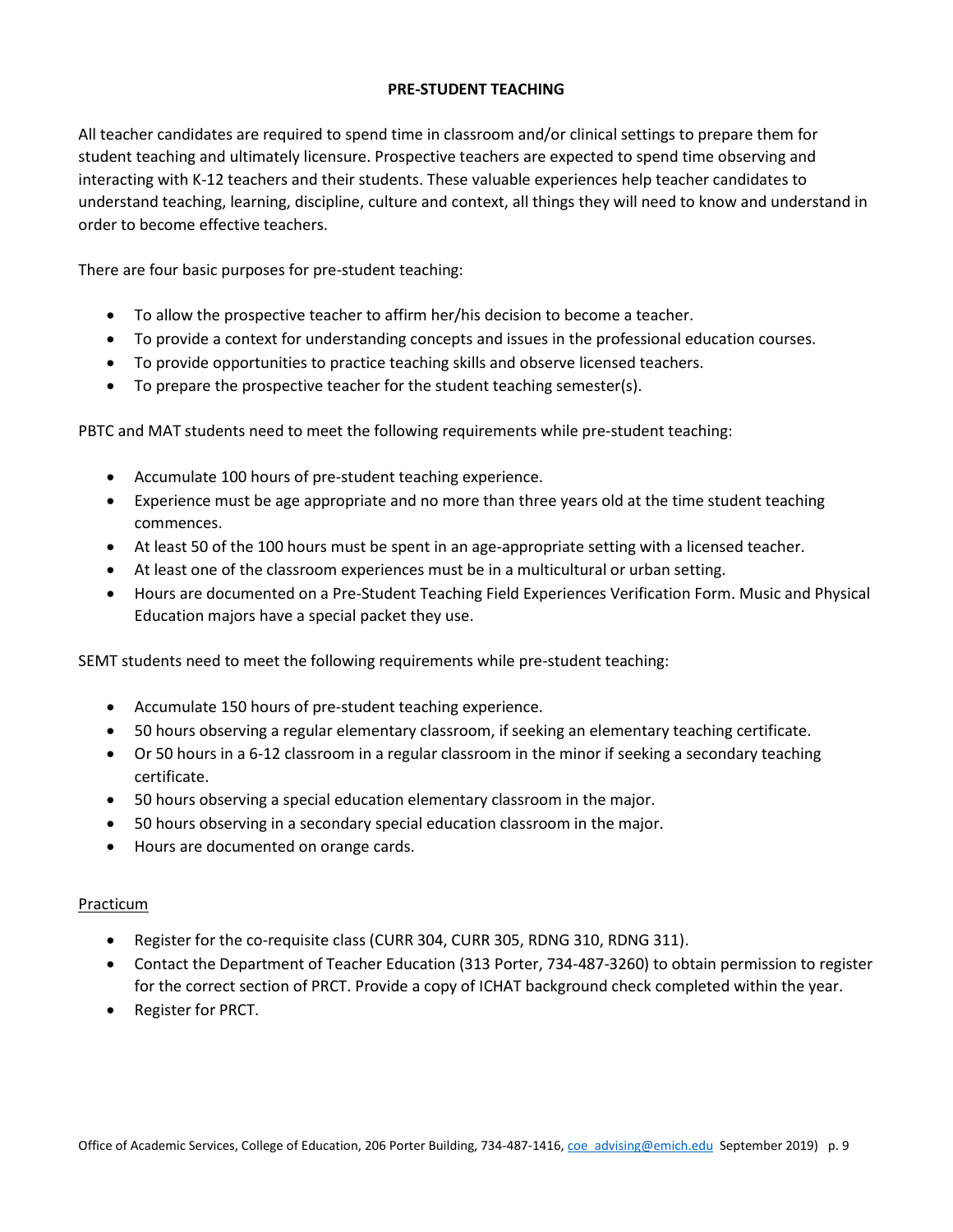## **STUDENT TEACHING**

Student teaching is the capstone experience in the Initial Teacher Preparation Program. It is an intensive internship. Students apply for student teaching 7-8 months in advance of their student teaching semester. Applications are available online at [www.emich.edu/coe/students/post-bac/student-teaching.php.](http://www.emich.edu/coe/students/post-bac/student-teaching.php)

- Applications for FALL semester student teaching are due by the previous JANUARY 15. Additional materials are due AUGUST 15. Applications for WINTER semester student teaching are due by the previous JUNE 15. Additional materials are due DECEMBER 15.
- All professional education courses and all courses requiring a "C" or higher ("B" or higher for graduate professional education classes) prior to student teaching must be completed. You can student teach if you have one class remaining from your major or minor. You may not student teach if you have more than one class remaining.
- While you can take a course in your major or minor during or after student teaching, it is not recommended. Student teaching is a very time-intensive experience. Additionally, any class taken during the student teaching semester cannot interfere with student teaching.
- You will be asked to list three school districts for the purpose of placement. You may not arrange your own student teaching placement. You may not student teach in a school where you were previously a student or where a relationship with school staff members, students, or board members would impact your evaluation. The evaluation process needs to be fair and objective. The final decision for placement in student teaching is made by the College of Education.
- Students with special needs should contact the Disability Resource Center (246 Student Center, 734-487- 2470) and the Director of Student Teaching (206 Porter, 734-487-1416) before the beginning of the student teaching semester.

**Regular Placement Districts:** Addison, Adrian, Anchor Bay (elementary), Ann Arbor, Belleville, Chelsea, Dearborn, Detroit, Dexter, Downriver (i.e. Flat Rock, Gibraltar, Grosse Ile, Lincoln Park, Riverview, Rockwood, Southgate, Trenton, Woodhaven, Wyandotte), Fenton, Garden City, Grass Lake, Hartland, Howell, Inkster, Jackson, Lincoln, Manchester, Milan, Monroe, Pinckney, Plymouth-Canton, Romulus, South Lyon (elementary), Taylor, Tecumseh, Utica, Walled Lake, Wayne-Westland, Whitmore Lake, and Ypsilanti.

**Limited Placement Districts:** Anchor Bay (secondary), Bedford, Berkley, Birmingham, Bloomfield Hills, Brighton, Carmen Ainsworth, Clarkston, Clarenceville, Dearborn Heights, Dundee, Farmington, Farmington Hills, Ferndale, Flint, Hazel Park, Huron Valley, Jonesville, Livonia, Mt. Clemens, Northville, Novi, Pontiac, Rochester, Romeo, Saline, Southfield, South Lyon (secondary), Troy, Van Dyke (Chippewa Valley), Warren Consolidated, Warren Woods, Waterford, West Bloomfield, Redford Union, South Redford, Traverse City, Royal Oak, and Lamphere.

**Charter Schools (limited placements):** Academy for Business and Technology, Ann Arbor Learning Community, Edison-Oakland Academy, Grand Blanc Academy, and Great Lakes Academy.

EMU seeks student teaching placement sites that have a rich and dynamic academic and institutional environment. The College of Education, through the Office of Academic Services, identifies student teaching placement sites by evaluating areas that support schools, teachers, and children. Diversity, highly qualified teachers, a high level of parent involvement, and commitment to improved student achievement are only a few of the factors that comprise a quality student teaching placement. Student teaching placements are based upon the potential for pre-service growth and development of the EMU student teacher. Public, charter, alternative, and non-traditional sites will be considered based upon the suitability of a placement to enhance skills learned throughout EMU's Initial Teacher Preparation Program. EMU is primarily interested in sites where multiple student teachers can be placed each semester.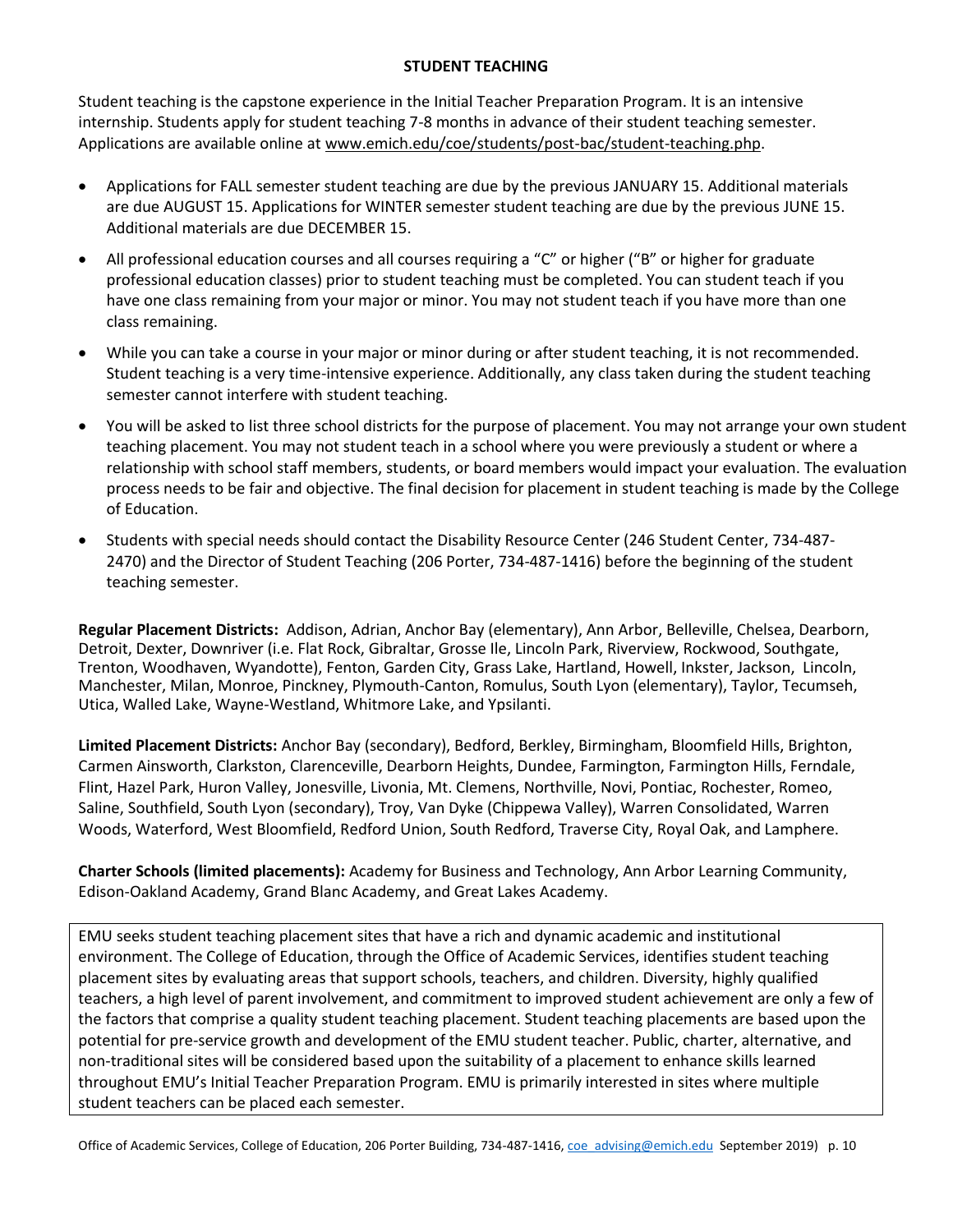#### **ADMISSION REQUIREMENTS**

The application process for full admission into an Initial Teacher Preparation Program can be lengthy. It typically takes four weeks to receive an admission decision. Although it is not a requirement, it is in your best interest to send materials at least two months before you wish to register for classes. Registration for Summer and Fall semesters begins in March. Registration for Winter semester begins in November.

## PBTC Admission-

- Please apply as an Undergraduate student and select Post Bach Teacher Certification as your program of study
- Official transcripts from all post-secondary institutions attended. Earned four-year, baccalaureate degree from an accredited college or university. Minimum cumulative undergraduate grade point average (GPA) of 2.5, or 3.0 in the last half of the undergraduate program, or a 3.0 in a master's degree from an accredited college or university.

If an applicant has between a 2.0 and a 2.5 cumulative undergraduate GPA, shows competency in at least one of the test areas (see above), and meets all other admission conditions, then the applicant may be admitted as a Post-bachelor's Non-degree student. The non-degree student must complete a minimum of 12 credit hours at EMU, selected with an advisor, and earn at least a 2.5 GPA (C or higher must be earned in all classes) in order to apply for admission to the Post-Baccalaureate Teacher Certification program.

- EMU undergraduate application and non-refundable application fee at [www.emich.edu/admissions/.](http://www.emich.edu/admissions/)
- Post-Baccalaureate Teacher Certification Department Application for Admission (page 15 in packet).
- "Statement of Civil/Criminal Convictions" (page 16 in packet), explanation and court documents, if necessary.
- Printed results from a Michigan State Police Background check: [www.michigan.gov/ichat](http://www.michigan.gov/ichat) (\$10 fee).
- Personal statement (1-2 pages typed and double-spaced). A typical personal statement would include career goals as well as education and experiences with children or youth.
- One letter of recommendation from a professional source. It is preferable that the recommendation come from a professional who can speak to the applicant's ability or potential to work with children or youth and should be on writer's organization letterhead. Personal recommendations are not appropriate.

#### *Send PBTC application materials to:*

*EMU Office of Admissions, P.O. Box 921, Ypsilanti, MI 48197, undergraduate.admissions@emich.edu*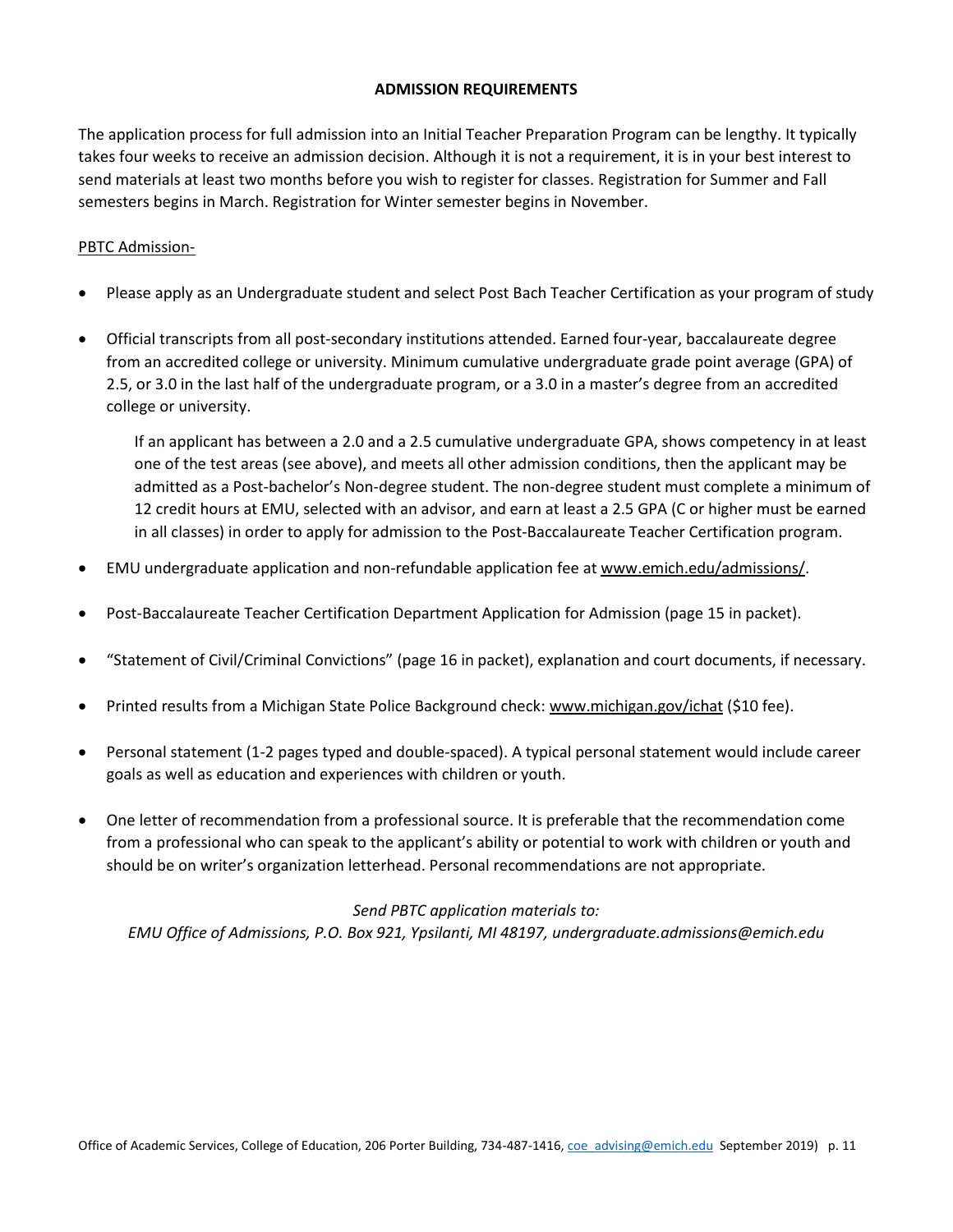## MAT Admission

- Apply as a Graduate Student and select Masters of Arts in Teaching (with your concentration) as your program of study
- Official transcripts from all post-secondary institutions attended. Earned four-year, baccalaureate degree from an accredited college or university. Minimum undergraduate grade point average (GPA) of 2.75 or a 3.0 in the last half of undergraduate work.
- EMU graduate school application and non-refundable application fee[: www.emich.edu/graduate/admissions/.](http://www.emich.edu/graduate/admissions/)
- Signed "Statement of Civil/Criminal Convictions" (page 16 in the packet) and explanation and court documents, if necessary.
- Printed results from a Michigan State Police Background check: [www.michigan.gov/ichat](http://www.michigan.gov/ichat) (\$10 fee).
- Personal statement (1-2 pages typed and double-spaced). A typical personal statement would include career goals as well as education and experiences with children or youth.
- Two letters of recommendation which speak to the applicant's ability to pursue graduate-level work as well as capacity to work as a secondary school teacher.

# *Send MAT official transcripts materials to: EMU Office of Admissions, P.O. Box 970, Ypsilanti, MI 48197, graduate\_admissions@emich.edu*

#### Special Education MAT Admission

- Apply as a Graduate student and select Special Education Masters of Arts in Teaching
- Official transcripts from all post-secondary institutions attended. Earned four-year, baccalaureate degree from an accredited college or university. Minimum cumulative GPA of 3.0 as an undergraduate, or achieve a cumulative undergraduate GPA of 2.5 but less than 3.0 and receive acceptable scores on the Graduation Record Examination (GRE).
- EMU graduate school application and non-refundable application fee[: www.emich.edu/graduate/admissions/.](http://www.emich.edu/graduate/admissions/)
- Personal Statement and two references.
- Signed "Statement of Civil/Criminal Convictions" (page 16 in the packet) and explanation and court documents, if necessary.
- Printed results from a Michigan State Police Background check: [www.michigan.gov/ichat](http://www.michigan.gov/ichat) (\$10 fee)

*Send SEM-T application materials to:*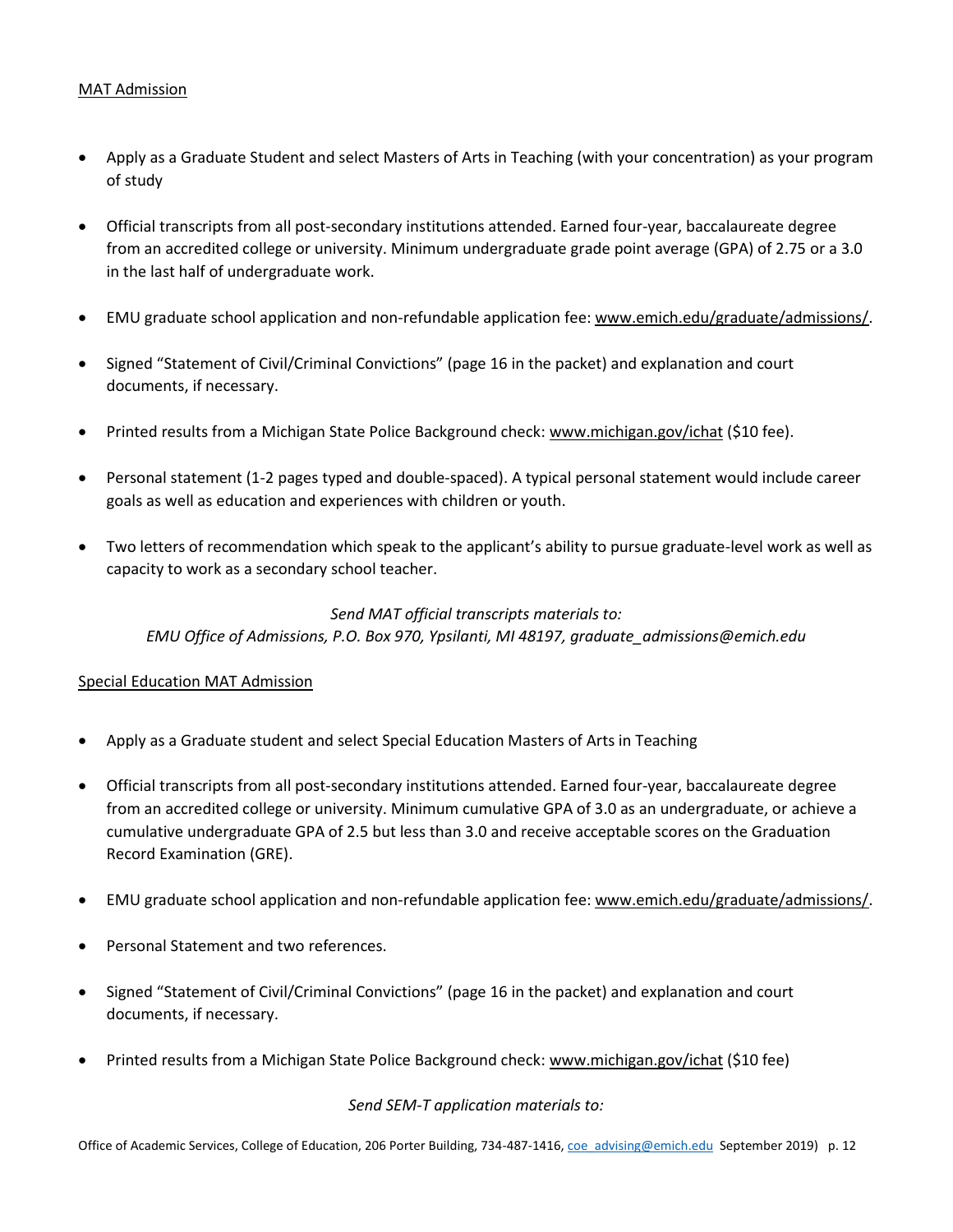Civil/Criminal Convictions Statement: Applicants must sign a "Statement of Civil/Criminal Convictions" and provide the printed results from a Michigan State Police Background chec[k www.michigan.gov/ichat](http://www.michigan.gov/ichat) completed within the previous year. If you answer yes to any of the questions on the Statement, then you'll need to provide a copy of the judgement of sentence, registrar of actions or certification of conviction for each offense and a written explanation for each offense. Applications of candidates with civil/criminal convictions will be carefully reviewed and may take longer to process. A person may be denied admission based on a civil/criminal conviction issue. If admitted, candidates with civil/criminal convictions will undergo administrative review by MDE at time of recommendation for certification, which takes at least 30 days.

International Transcripts: Students with international transcripts and all international students should contact the Office of Admissions, [www.emich.edu/admissions/international/,](http://www.emich.edu/admissions/international/) 734-487-0205, international.admissions@emich.edu, to inquire about additional documentation that may be required.

Admission Condition: At no time is admission to the Initial Teacher Preparation Program implied or guaranteed. Applications must be reviewed by the appropriate representative of the College of Education before an admissions recommendation is made.

Please send all admission materials to Eastern Michigan University's Office of Admissions (documents\_admissions@emich.edu). Once the Office of Admissions receives all of the required documents, the completed application will be forwarded to the College of Education for an admission recommendation.

#### **POST-BACHELOR'S NON-DEGREE**

Admission requirements for Initial Teacher Preparation Programs may take time to acquire. Beginning with Non-Degree status allows a student to become admitted to EMU and begin taking classes towards certification while completing requirements for full admission into one of the certification programs. Requirements for Admission as Post-Bachelor's Non-Degree:

- EMU application, select "Post-bachelor's Non-degree," non-refundable application fee a[t www.emich.edu/admissions/.](http://www.emich.edu/admissions/)
- Send official transcript to EMU Office of Admissions from the college or university from which you received your degree.

However, some restrictions apply to students while they are Post-Bachelor's Non-Degree:

- Although EMU advisors are available to meet with Non-Degree students, an official program of study cannot be obtained until admitted to the ITPP.
- Non-Degree status does not qualify a student to apply for federal or state financial aid. Alternative loans may be available. Contact the Office of Financial Aid, 734.487.0455, for more information.
- Many College of Education courses require admission in the teacher preparation program.

To initiate the change to full admission into the Initial Teacher Preparation Program, *submit a new EMU application* and confirm that all other application materials have been received. All teacher preparation admission materials must be received by the Office of Admissions before the application will be sent to the College of Education for an admissions recommendation.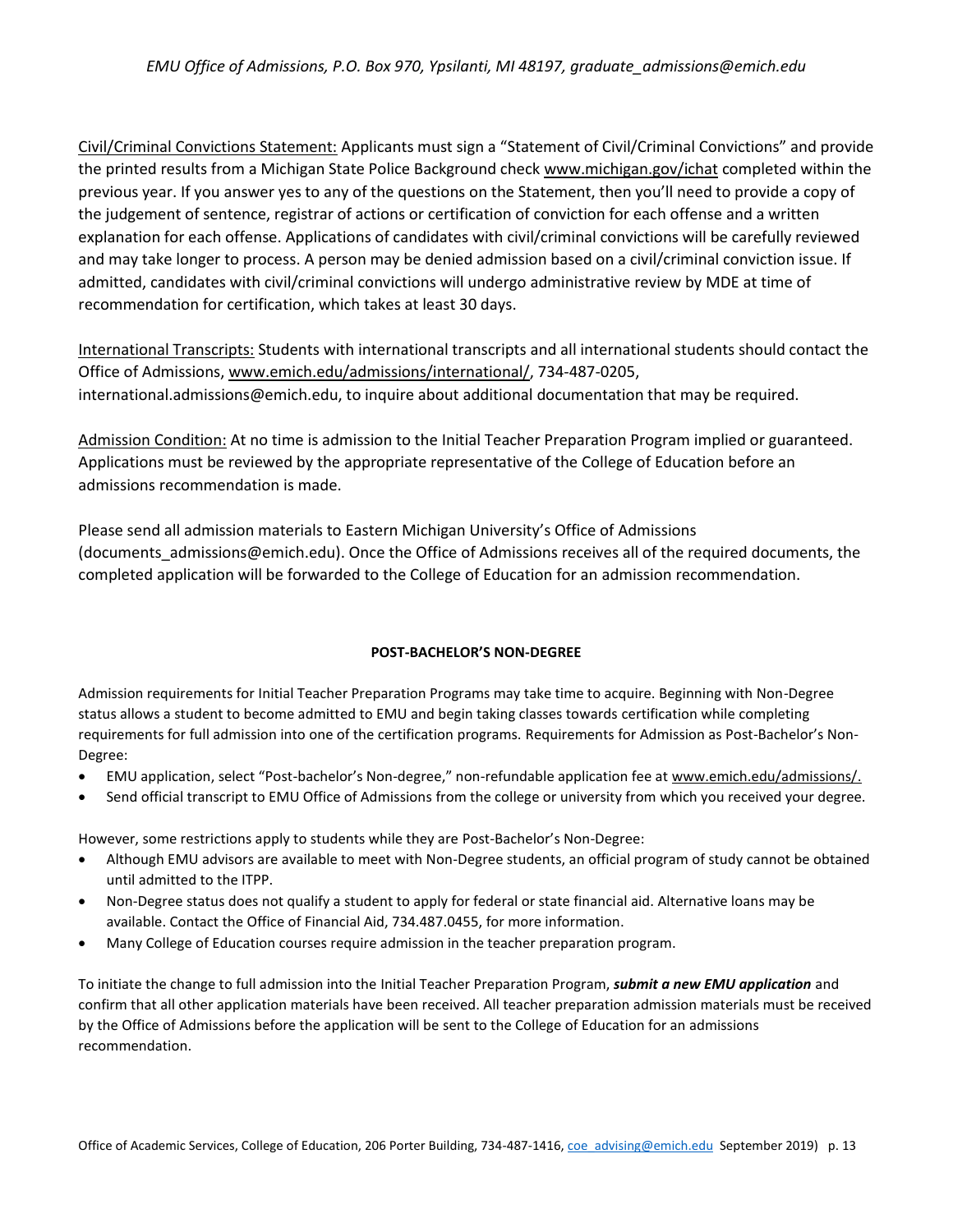#### **STATEMENT OF CIVIL/CRIMINAL CONVICTIONS**

*The State Board of Education may refuse to grant a teaching certificate to an applicant convicted, as an adult, of any enumerated offense.* You must respond to each of the following questions.

|                                                                                                                                                                                                         | <b>YES</b> | NO |
|---------------------------------------------------------------------------------------------------------------------------------------------------------------------------------------------------------|------------|----|
| Have you ever been convicted of, found guilty of, pled guilty to, or pled no<br>1.<br>contest to any misdemeanor (including DUI) other than a traffic offense?                                          |            |    |
| Have you ever been convicted, found guilty of, or plead no contest to DUI<br>2.<br>(Driving Under the Influence) or OUIL (Operating Under the Influence of Alcohol)?<br>How many?                       |            |    |
| Have you ever been convicted of, found guilty of, pled guilty to, or pled no<br>3.<br>contest to any felony?                                                                                            |            |    |
| Have you ever had ANY professional certificate, license, or permit, or an<br>4.<br>application for same, revoked, suspended, limited, or denied? (A driver's license<br>is not a professional license.) |            |    |
| 5.<br>Do you currently have any criminal charges pending against you?                                                                                                                                   |            |    |
| Have you ever been, or are you currently, on a child abuse or sexual abuse<br>6.<br>registry in any state?                                                                                              |            |    |
| Are you currently being investigated for sexual harassment, sexual abuse, or child<br>7.<br>abuse?                                                                                                      |            |    |

In accordance with the State Board of Education Administrative Rules, a certificate may be denied or revoked for fraud, material misrepresentation, counterfeiting a certificate, or concealment in the application for a certificate (see Section R390.1201). **In order for your application to be processed, you must initial the following two paragraphs and provide EMU with basic personal identification information.** 

I hereby certify that the information on this form is accurate and complete, and I hereby grant permission for school officials to release information concerning my degree and certificate to potential employers and certification agencies.

 $\_$  (initial here)

I understand that the Michigan Department of Education may not grant a teaching certificate to a candidate with civil/criminal conviction issues, even when the candidate has successfully completed an accredited teacher preparation program. I also understand that a licensed teacher with civil/criminal conviction issues can have her or his certificate revoked.

| (initial here)                                                                                                |                                        |
|---------------------------------------------------------------------------------------------------------------|----------------------------------------|
| Printed Last Name: Name and Service Services and Services and Services and Services and Services and Services | <b>Printed First Name:</b> Name:       |
| Signature:                                                                                                    | Date:                                  |
| Student Identification # at EMU:                                                                              | elementary<br>secondary_<br>Check one: |

**Directions:** If you answered yes to any of the questions in the table above, please provide the following documents to the Office of Academic Services, 206 Porter Building: 1) a copy of the Judgment of Sentence, or Register of Actions, or Certification of Conviction, and 2) a written explanation of the offense. When recommended for certification, candidates with civil/criminal conviction issues will undergo administrative review by the Michigan Department of Education (MDE). Administrative review takes *at least* 30 calendar days from the day the recommendation is received by MDE.